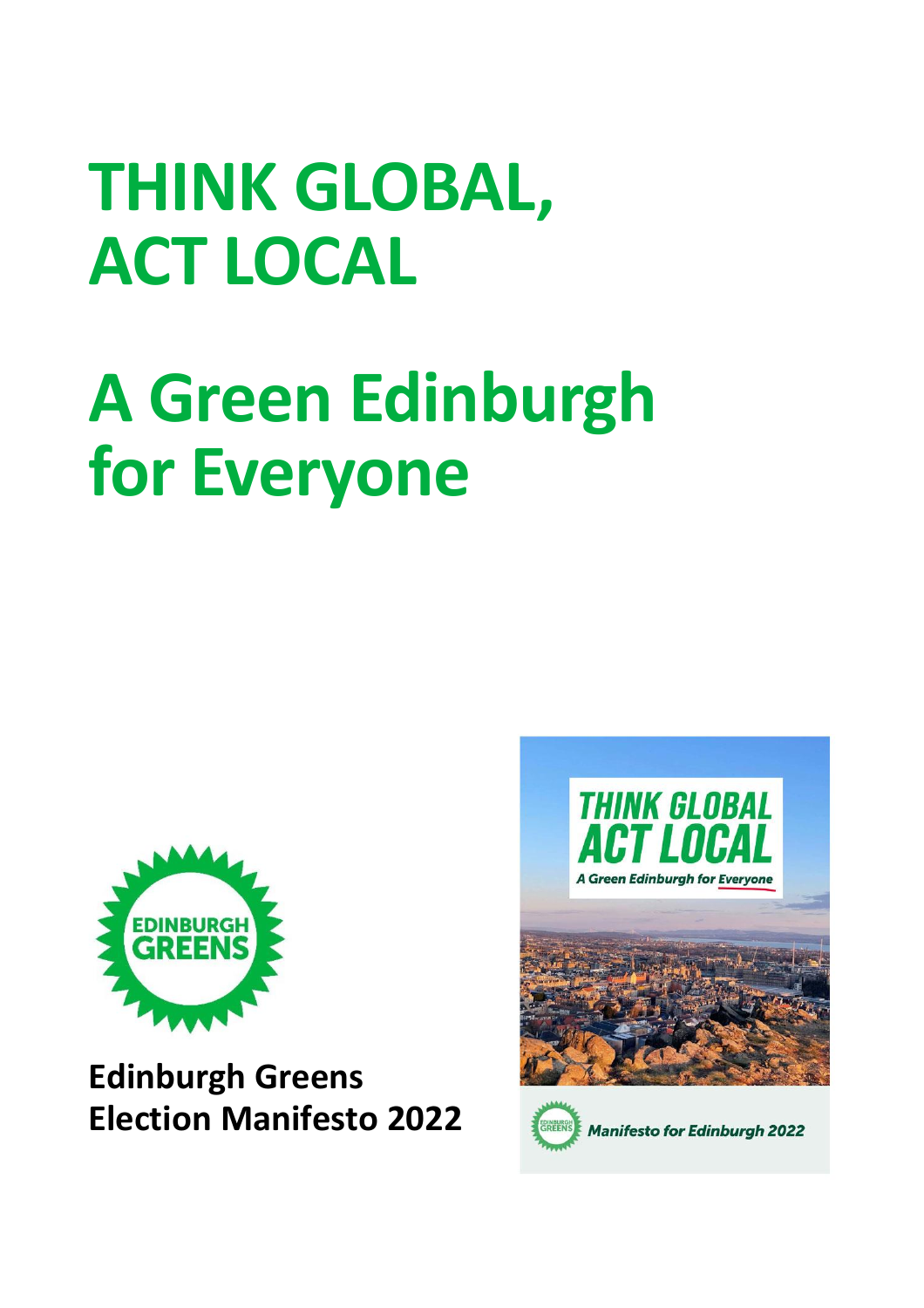Green Councillors have made things better in Edinburgh by:

- setting climate change targets
- making 20 mile an hour speed limits
- planting a million trees, and more!

We want to elect more Councillors in May 2022.

• To help us make Edinburgh more equal and accessible

- To make sure people can afford the things they need
- And to stop climate change.







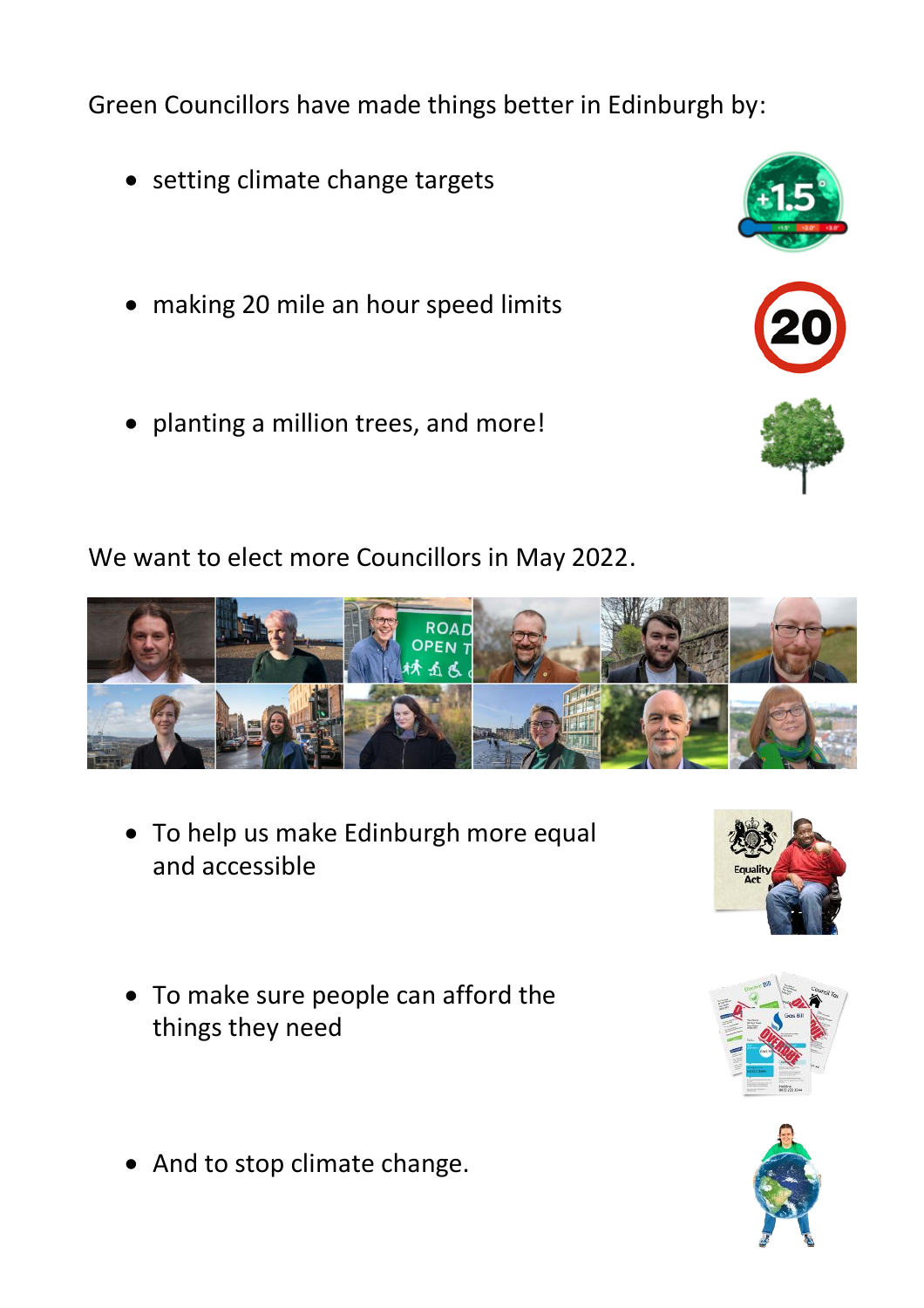## **Green priorities for Edinburgh**

**1.** We want to end climate change and make sure that the council takes action to do this.

**2.** We want people's lives to get better in Edinburgh. We will support communities to be stronger and happier.

**3.** We will help people in Edinburgh get involved in making decisions about planning.

Our streets and buildings should be good for people and the planet.

**4.** We want to make sure our transport is better for the climate, makes us healthier, and is safe for everyone to use.

**5.** We want everyone to have a warm, affordable home which meets their needs.

We will make sure that people who rent their home are treated well and given more rights.

**6.** We want to help Edinburgh recover from Covid-19 and we want to help our economy with green jobs and work.